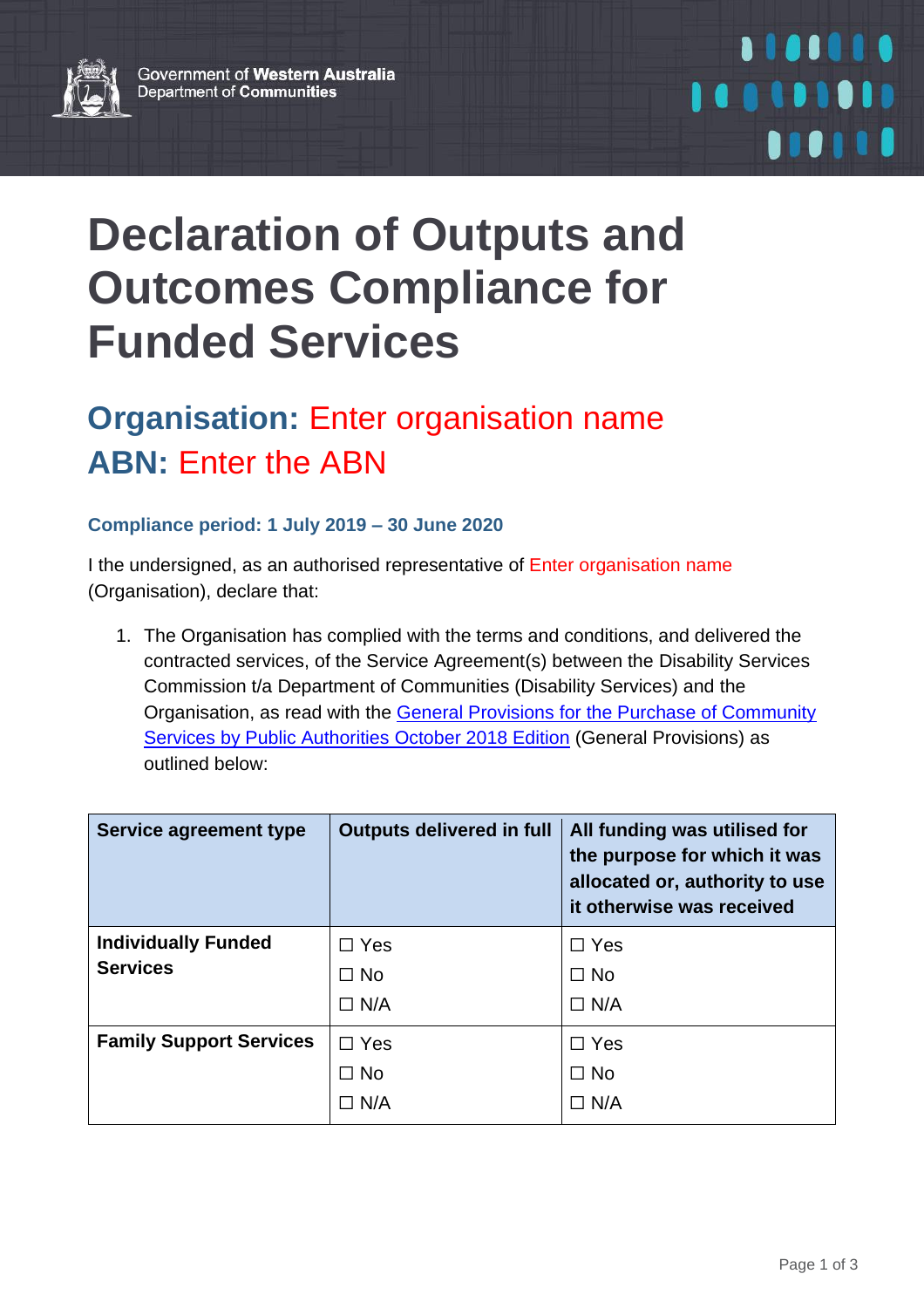| <b>Service agreement type</b>     | <b>Outputs delivered in full</b> | All funding was utilised for<br>the purpose for which it was<br>allocated or, authority to use<br>it otherwise was received |
|-----------------------------------|----------------------------------|-----------------------------------------------------------------------------------------------------------------------------|
| <b>Disability Professional</b>    | $\Box$ Yes                       | $\Box$ Yes                                                                                                                  |
| <b>Services - Targeted</b>        | $\Box$ No                        | $\Box$ No                                                                                                                   |
|                                   | $\Box$ N/A                       | $\Box$ N/A                                                                                                                  |
| <b>Disability Professional</b>    | $\Box$ Yes                       | $\Box$ Yes                                                                                                                  |
| Services-<br><b>Comprehensive</b> | $\Box$ No                        | $\Box$ No                                                                                                                   |
|                                   | $\Box$ N/A                       | $\Box$ N/A                                                                                                                  |
| <b>Advocacy</b>                   | $\Box$ Yes                       | $\Box$ Yes                                                                                                                  |
|                                   | $\Box$ No                        | $\Box$ No                                                                                                                   |
|                                   | $\Box$ N/A                       | $\Box$ N/A                                                                                                                  |

Please note:

- Outputs are defined as the contracted services covered in the individual plans, or in the case of Disability Professional Services (DPS) the contracted services detailed in the Service Agreement(s).
- 2. I will provide a comprehensive explanatory report to accompany this Declaration in the event that the Organisation is not able to comply fully with the Service Agreement(s):

| <b>Service Agreement Type</b>                                     | <b>Explanatory note (if required):</b> |
|-------------------------------------------------------------------|----------------------------------------|
| <b>Individually Funded Services</b>                               | Enter explanatory text.                |
| <b>Family Support Services</b>                                    | Enter explanatory text.                |
| <b>Disability Professional</b><br><b>Services - Targeted</b>      | Enter explanatory text.                |
| <b>Disability Professional</b><br><b>Services - Comprehensive</b> | Enter explanatory text.                |
| <b>Advocacy</b>                                                   | Enter explanatory text.                |

3. I will notify Disability Services of any operational, financial, strategic or governance risks that could impact the Organisation's capacity to meet the conditions of the Service Agreement(s). Under the Service Agreement(s) and the Clauses 14, 15 and 16 of the General Provisions, the Organisation must notify Disability Services of